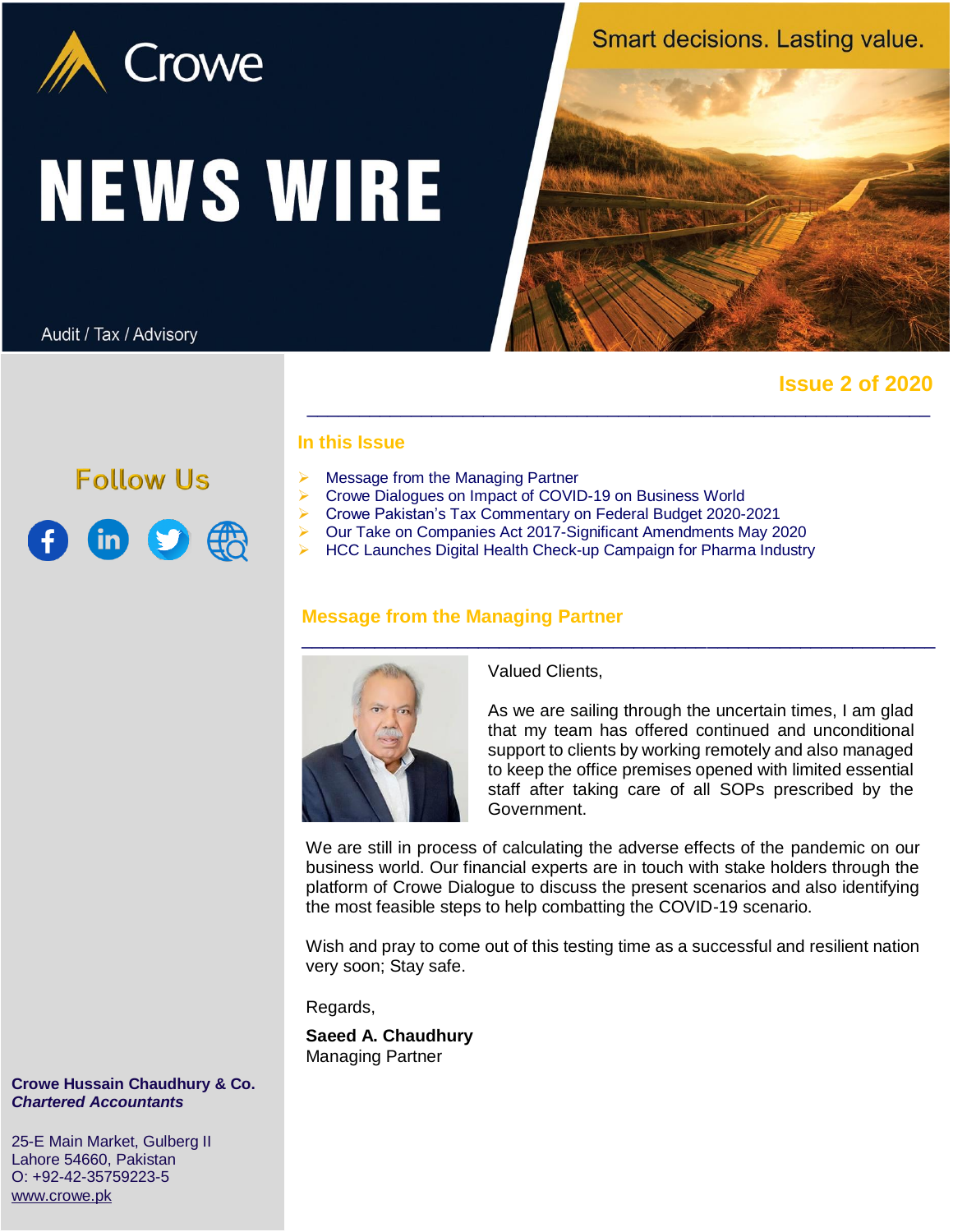# **Crowe Dialogues on Impact of COVID-19 on Business World**



Federal and Provincial Governments of Pakistan have recently undertaken various fiscal and regulatory measures to support businesses and the economy at large. Keeping in view the wave of rapid changes through regulatory regime, Crowe Pakistan through its team was in continuous discussion with clients, friends, and colleagues in professional circles to deliberate the potential impact and effectiveness of these measures in combating COVID-19.

\_\_\_\_\_\_\_\_\_\_\_\_\_\_\_\_\_\_\_\_\_\_\_\_\_\_\_\_\_\_\_\_\_\_\_\_\_\_\_\_\_\_\_\_\_\_\_\_\_\_\_\_\_\_\_\_\_\_\_\_\_

The importance of these changes/initiatives and feedback received from various corners led Crowe Pakistan to facilitate a dedicated series of dialogues with a diverse group of finance leaders from various sectors.

# **Crowe Dialogue on Combatting COVID-19 Scenario**

The Crowe Dialogue on Combatting COVID-19 Scenario covered relaxations introduced by the State Bank of Pakistan (SBP), the Federal Board of Revenue (FBR) and the Securities and Exchange Commission of Pakistan (SECP) and measures like uplifting the construction industry to keep the economy afloat even during the times of pandemic (COVID-19). Mr. Muhammad Nasir Muneer, Senior Partner hosted Crowe Dialogue. Mr. Iftikhar Taj, Governance & Strategy Lead, and Mr. Muhammad Amin, Taxation Lead facilitated the session by making presentations and responding to participants' questions.

## **Crowe Dialogue**

### How businesses are strategizing

| Human<br>Resource<br><b>Receivables</b> | <b>Supply Chain Customer</b> | Acquisition                 | <b>Sales</b> | Process<br>Automation          |
|-----------------------------------------|------------------------------|-----------------------------|--------------|--------------------------------|
|                                         | Payables                     | Cash<br>Management Controls | Internal     | Financial<br><b>Statements</b> |

Click on below image to download the thought leadership paper emerged from this dialogue:



# **Crowe Dialogue on Role of a CFO in Crisis management**

### Role of a CFO in Crisis Management- few thoughts

- **Business Continuity Managemen**
- $\overline{2}$ Short term survival to Long term planning Working capital management
- Evaluate non-cash generating assets
- $\overline{5}$ Review suppliers contracts
- 6. Support sales team to generate revenue
- 7. Liquidate finished good inventory Ensure minimum process controls
- $\mathbf{Q}$ Benefit from SBP COVID and new projects
- financing measur

Amidst the chaos one fact emerges with the utmost certainty – the role of CFOs, in almost every company, is of critical importance right now. CFOs have a central role to play during the financial crisis, since they are the leader of the company, who directly contribute to the organization's financial health. The Crowe Dialogue emphasized on the role of a CFO in crisis management. We organized this dialogue by inviting four leading CFOs of large groups and enterprises in Pakistan. Mr. Muhammad Nasir Muneer, Senior Partner hosted the dialogue, whereas Mr. Iftikhar Taj, Director Governance & Strategy was the moderator.

Click on below image to download the thought leadership paper emerged from this dialogue:

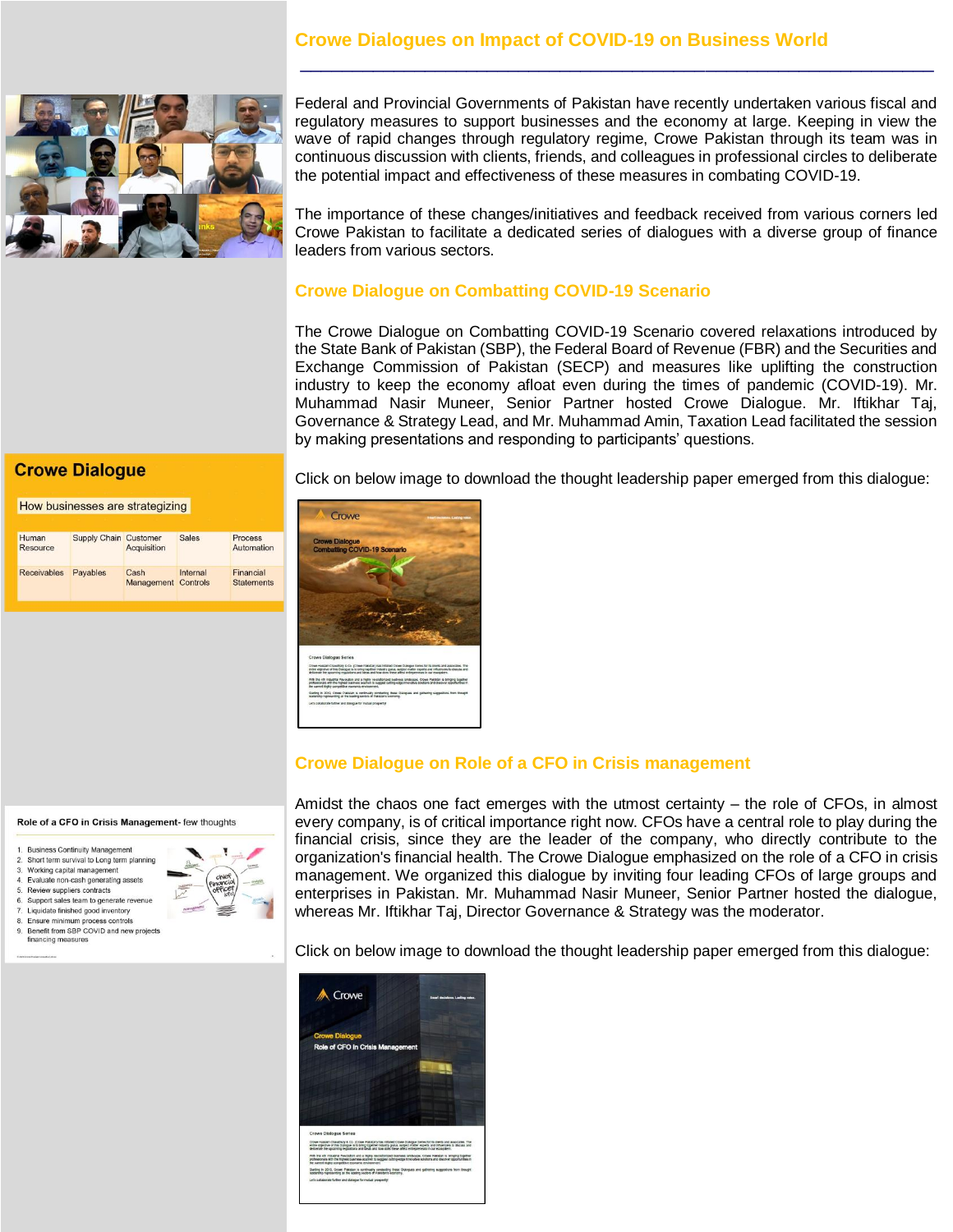# **Crowe Pakistan's Tax Commentary on Federal Budget 2020-2021**







In continuation of an effort to keep our clients abreast with the latest amendments in the tax laws, Crowe Pakistan have issued a comprehensive tax commentary for the year 2020-2021 which encompasses the proposed changes brought about through Federal Budget 2020-2021

This tax commentary intends to unravel the various post budget queries forthcoming by our clients. We have attempted to apprise them with a comprehensive explanation of the implications and an upshot that this Finance Bill has brought about. The tax commentary encompasses the amendments in the Income Tax Ordinance, Sales Tax Act, Federal Excise and Customs Act. The applicable amendments in the laws after enactment are effective from July 1, 2020 unless specified otherwise. The commentary should be read in conjunction with the applicable sections of respective Ordinances, Acts and Rules along with the text of the Finance Bill, 2020.

This tax commentary aims to provide a general guideline, and thus should not be considered as a conclusive and enforceable document. Professional advice should be sought before acting on any newly introduced amendment in the Finance Bill or on our comments. We hope that this tax commentary enhances your perception of Budget 2020-2021.

Click on the below image to download the Crowe tax Commentary 2020:

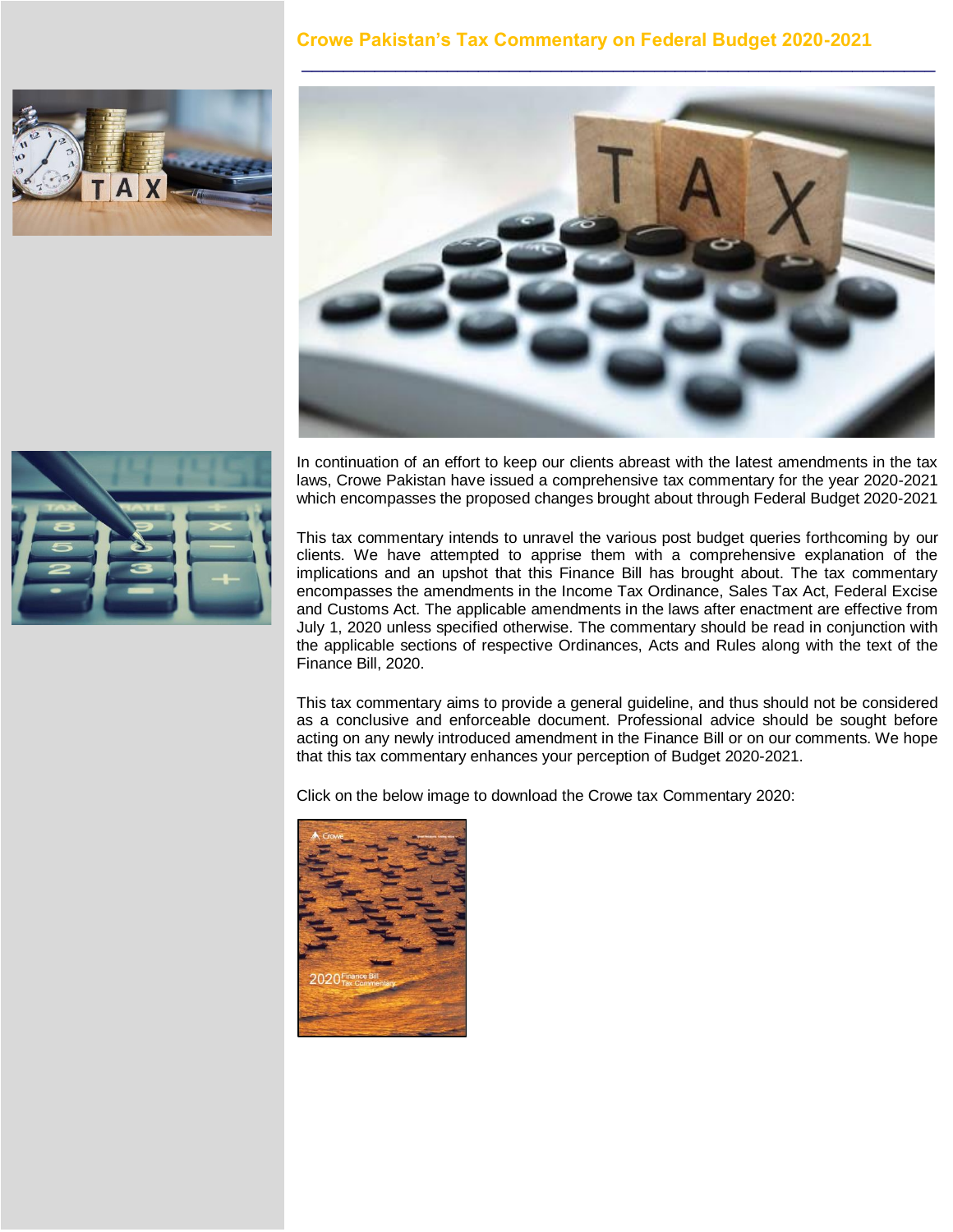# **Our Take on Companies Act 2017-Significant Amendments May 2020**

\_\_\_\_\_\_\_\_\_\_\_\_\_\_\_\_\_\_\_\_\_\_\_\_\_\_\_\_\_\_\_\_\_\_\_\_\_\_\_\_\_\_\_\_\_\_\_\_\_\_\_\_\_\_\_\_\_\_\_\_\_







Pakistan adopted the Companies Act, 1913 right after its creation in 1947. The Companies Act, 1913 remained in operation and existence until the Companies Ordinance, 1984 was promulgated to regulate the corporate entities in Pakistan. The Companies Ordinance, 1984 was a major breakthrough in terms of streamlining of corporate laws keeping in view the local business environment and it governed the corporate regime for more than three decades.

The lawmakers of our beloved Country once again united their brains and promulgated the Companies Act, 2017 which replaced the Companies Ordinance, 1984, yet again coming up with major overhauling of the Supreme Corporate Law as applicable in Pakistan. In continuation of those efforts, the most recent development is the promulgation of Companies (Amendment) Ordinance, 2020 by the President of Pakistan. This ordinance has been promulgated by the President of Pakistan under Article 89 of the Constitution of the Islamic Republic of Pakistan (the Constitution).

The life of amendments introduced through this Ordinance is 120 days unless approved by the Parliament through specific process of law. Under the Constitution, this Ordinance shall be laid before the Parliament for enactment with or without amendments. These amendments shall stand repealed after 120 days of the promulgation date, if not enacted or extended by the Parliament. The Ordinance can be extended only once by either House.

These amendments have been made in the context of Ease of Doing Business. At the same time, certain powers previously given conferred on the Minister in Charge to ease out the process have now been taken away, in most of the cases.

This document contains significant changes in the Companies Act 2017 for the interest of Clients and Associates.

Click on the below image to download the document: